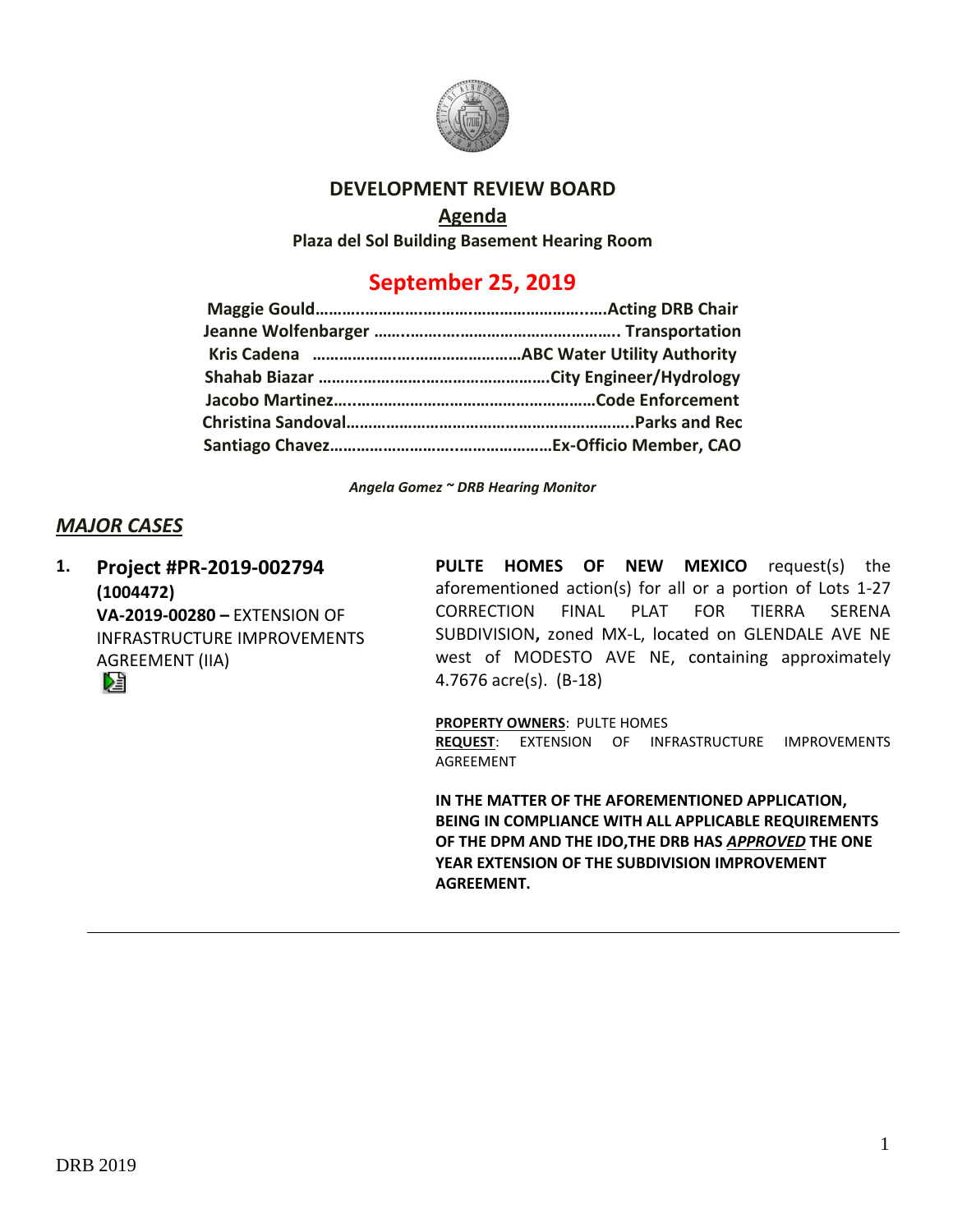**2**. **Project #PR-2018-001501 (1010023) SD-2019-00163 -** VACATION OF PRIVATE EASEMENT **SD-2019-00162 –** VACATION OF PUBLIC EASEMENT **VA-2019-00290 –** WAIVER **VA-2019-00289 –** WAIVER **SI-2019-00299 –** SITE PLAN

**ISAACSON & ARFMAN, LLC** agent(s) for **MONTANO FAMILY HOMES LLC** request(s) the aforementioned action(s) for all or a portion of TRACT 6-A-2 PLAT OF LOTS 6-A-1 AND 6-A-2 NORTH FOURTH STREET HOMESITES ADDN, zoned R-A, located at 712 MONTANO RD NW between  $9<sup>th</sup>$  ST NW and HARWOOD LATERAL, Albuquerque, NM, containing approximately 1.7110 acre(s). (F-14)

**PROPERTY OWNERS**: PERLA SARITA R TRUSTEE PERLA LVTC/O JEFFREY PARKS **REQUEST**: CLUSTER DEVELOPMENT OF 8 RESIDENTAL LOTS WITH ASSOCIATED OPEN SPACE

**DEFERRED TO NOVEMBER 20TH, 2019**

**3. Project #PR-2019-002046 (1010582, 1001515) SI-2019-00032 -** SITE PLAN – DRB **WILSON & COMPANY, agent(s**) for **COA SOLID WASTE MANAGEMENT DEPT**., request(s) the aforementioned action(s) for all or a portion of a northerly portion of TRACT 107B1A1 excluding portions of Right of Way and excluding a northerly portion, TRACT 107B1A2 excluding portion of Right of Way, TRACT in the SW Corner – TRACT 107B1B, TRACT 108A3A1A, TRACT 108A3A1B, and TRACT 108A3B, TRACTS 108A1A1B1B & 108A1A2B2**,** TRACT 108A1A2B1A, TRACT 107B2A2 excluding Rights of Way, TRACT 107B2A1, excluding portion of Right of Way, MRGCD Map#33, zoned NR-LM, located at 4600 EDITH BLVD NE (SE corner of COMANCHE RD NE AND EDITH BLVD NE), containing approximately 22.0 acre(s). (G-15) *[Deferred from 2/27/19, 3/27/19, 5/1/19, 5/22/19, 6/19/19, 7/31/19]*

**PROPERTY OWNERS**: CITY OF ALBUQUERQUE

**REQUEST**: SITE PLAN FOR NEW ADMIN BUILDING, VEHICLE MAINTENANCE BUILDING, BIN REPAIR/WELD SHOP BUILDING AND STORAGE AREA, GUARD SHACK, RECYCLING DROP OFF AREA, PARKING AREAS AND CNG FUELING STATION

**DEFERRED TO DECEMBER 18TH, 2019.**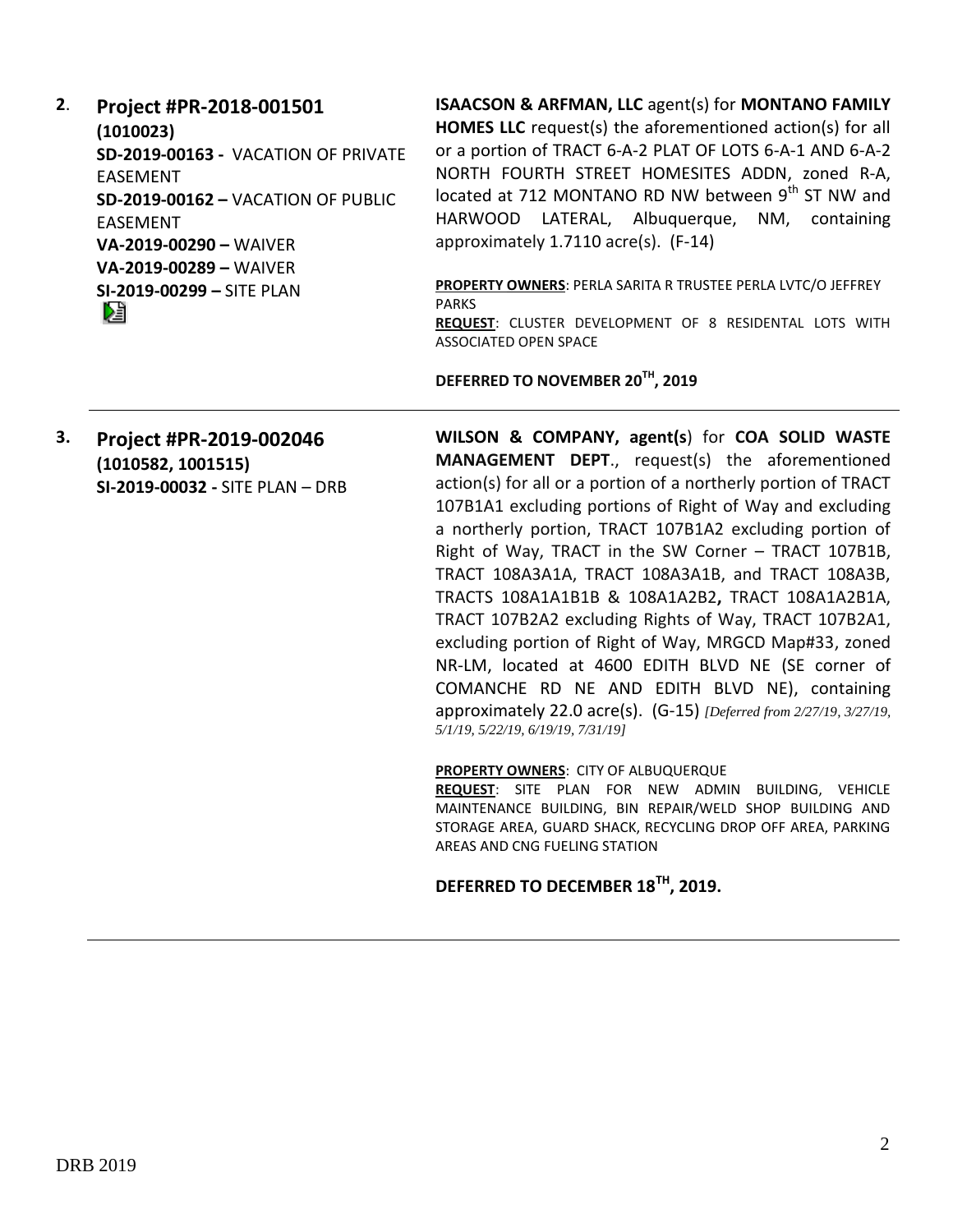**4. Project #PR-2019-002294 (1011491) SD-2019-00152 –** VACATION OF PUBLIC DRAINAGE EASEMENT **SD-2019-00151 –** FINAL PLAT **SD-2019-00150 -** PRELIMINARY PLAT Dă

**TIERRA WEST, LLC** agent(s) for **MAVERICK, INC.** request(s) the aforementioned action(s) for all or a portion of TRACT OF LAND IN SEC 9 T10N R3E AND BEING IDENTIFIED AS TRACTS A AND B FROM A PORTION OF AN UNPLATTED 6.5774 ACRE TRACT AS DESCRIBED IN SPECIAL WARRANTY DEED FILED MAY 4, 1978 IN BOOK D5A, PAGES 424-426 LESS AND THAN AND ACCEPTING PORTION OUT TO NMDOT R/W BY STIPULATED JUDGEMENT FILED NOVEMBER 20, 2000 AS DOC 200115519 AND THAT PORTION OF TRACT B OUT TO COA R/W BY QUIT CLAIM DEED FILED APRIL 28, 1980 DOCUMENT**,** zoned NR-LM, located at 1901 MENAUL BLVD NE east of I-40 and west of UNIVERSITY BLVD NE, containing approximately 6.5008 acre(s). (H-15) *[Deferred from 9/11/19]*

**PROPERTY OWNERS**: PALONI JOHN & SUNWEST BANK TRPALONI RVT **REQUEST**: PLAT/VACATION FOR A PROPOSED CONVENIENT STORE AND FUELING STATION

**DEFERRED TO OCTOBER 2ND, 2019.**

**5. Project #PR-2019-002770 (PR-2019-001345) SI-2019-00279 –** SITE PLAN Dâ

**DEKKER, PERICH, SABATINI** agent(s) for **DBG PROPERTIES LLC** request(s) the aforementioned action(s) for all or a portion of TRACT RR-3-A-1 WESTLAND SOUTH TRACTS RR-3-A-1 AND RR-3-A-2**,** zoned R-ML, located south of DENNIS CHAVEZ BLVD SW and west of  $98<sup>th</sup>$  ST SW, containing approximately 5.423 acre(s). (P-09) *[Deferred from 9/11/19]*

**PROPERTY OWNERS**: DBG PROPERTIES LLC **REQUEST**: 156 UNIT MULITFAMILY DEVELOPMENT

**DEFERRED TO OCTOBER 23RD, 2019.**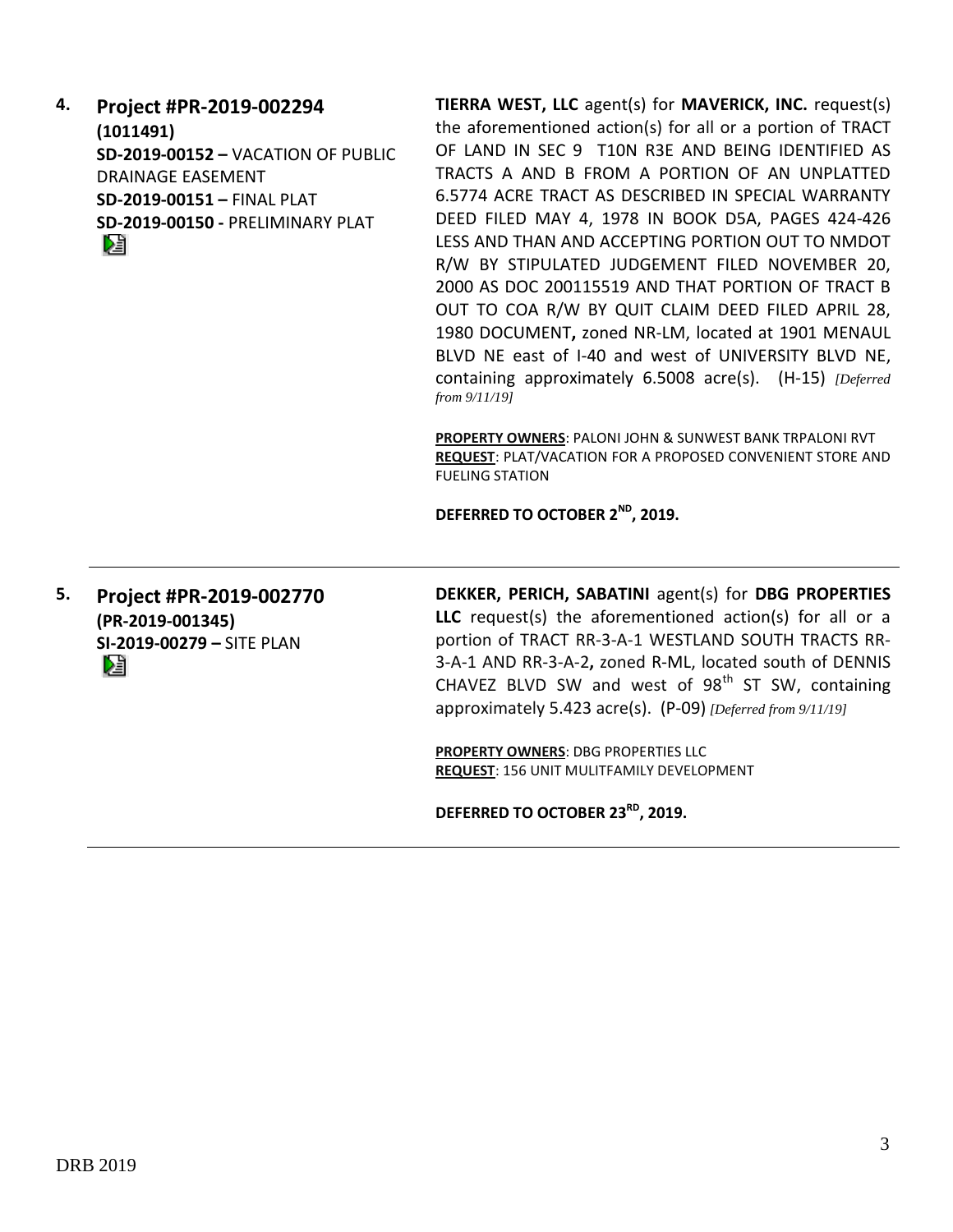**6. Project #PR-2019-002661 (1000575) SD-2019-00134** – VACATION OF PUBLIC EASEMENT **SD-2019-00135** – VACATION OF PUBLIC EASEMENT **SD-2019-00136** – VACATION OF PUBLIC EASEMENT **SD-2019-00137** – VACATION OF PUBLIC EASEMENT **SD-2019-00138** – VACATION OF PRIVATE EASEMENT **SD-2019-00139** – PRELIMINARY/FINAL PLAT **SD-2019-00140 –** PRELIMINARY/FINAL PLAT

**BOHANNAN HUSTON INC.** agent(s) for **PRESBYTERIAN HEALTHCARE SERVICES** request(s) the aforementioned action(s) for all or a portion of LOTS 1-A THRU 4-A AND 5-9 PRESBYTERIAN HOSPITAL-MAIN CAMPUS PHASE ONE**,**  zoned MX-H, located at 1100 CENTRAL AV SE east of I-25 and north of LEAD AVE SE, containing approximately 11.9575 acre(s). (K-15)*[Deferred from 7/31/19, 8/21/19, 8/28/19, 9/11/19]*

**PROPERTY OWNERS**: PRESBYTERIAN HEALTHCARE SERVICES **REQUEST**: VACATIONS OF VARIOUS EASEMENTS AND REPLAT

*To be deferred to October 9th at the applicant's request*

**7. Project #PR-2019-002423 SI-2019-00130** - SITE PLAN Dă

**SCOTT ANDERSON** agent(s) for **JIM ACHEN** request(s) the aforementioned action(s) for all or a portion of LOT 11, BLOCK 29, NORTH ALBUQUERQUE ACRES TRACT A UNIT B, zoned NR-BP, located at 6504 ALAMEDA BLVD NE, west of LOUISIANA BLVD NE, containing approximately 0.89acre(s). (C-18) *[Deferred from 6/12/19, 7/10/19, 7/24/19, 8/21/19, 8/28/19, 9/11/19]*

**PROPERTY OWNERS**: ACHEN JAMES R TRUSTEE ACHEN FAMILY RVT **REQUEST**: SITE PLAN FOR A 8,125 SF WAREHOUSE/OFFICE BUILDING

**IN THE MATTER OF THE AFOREMENTIONED APPLICATION, BEING IN COMPLIANCE WITH ALL APPLICABLE REQUIREMENTS OF THE DPM AND THE IDO, WITH THE SIGNING OF THE INFRASTRUCTURE LIST DATED SEPTEMBER 25, 2019 THE DRB HAS** *APPROVED* **THE SITE PLAN. FINAL SIGN-OFF IS DELEGATED TO: WATER AUTHORITY FOR COMMENTS AND TO PLANNING FOR EXECUTION OF THE INFRASTRUCTURE IMPROVEMENTS AGREEMENT (IIA).**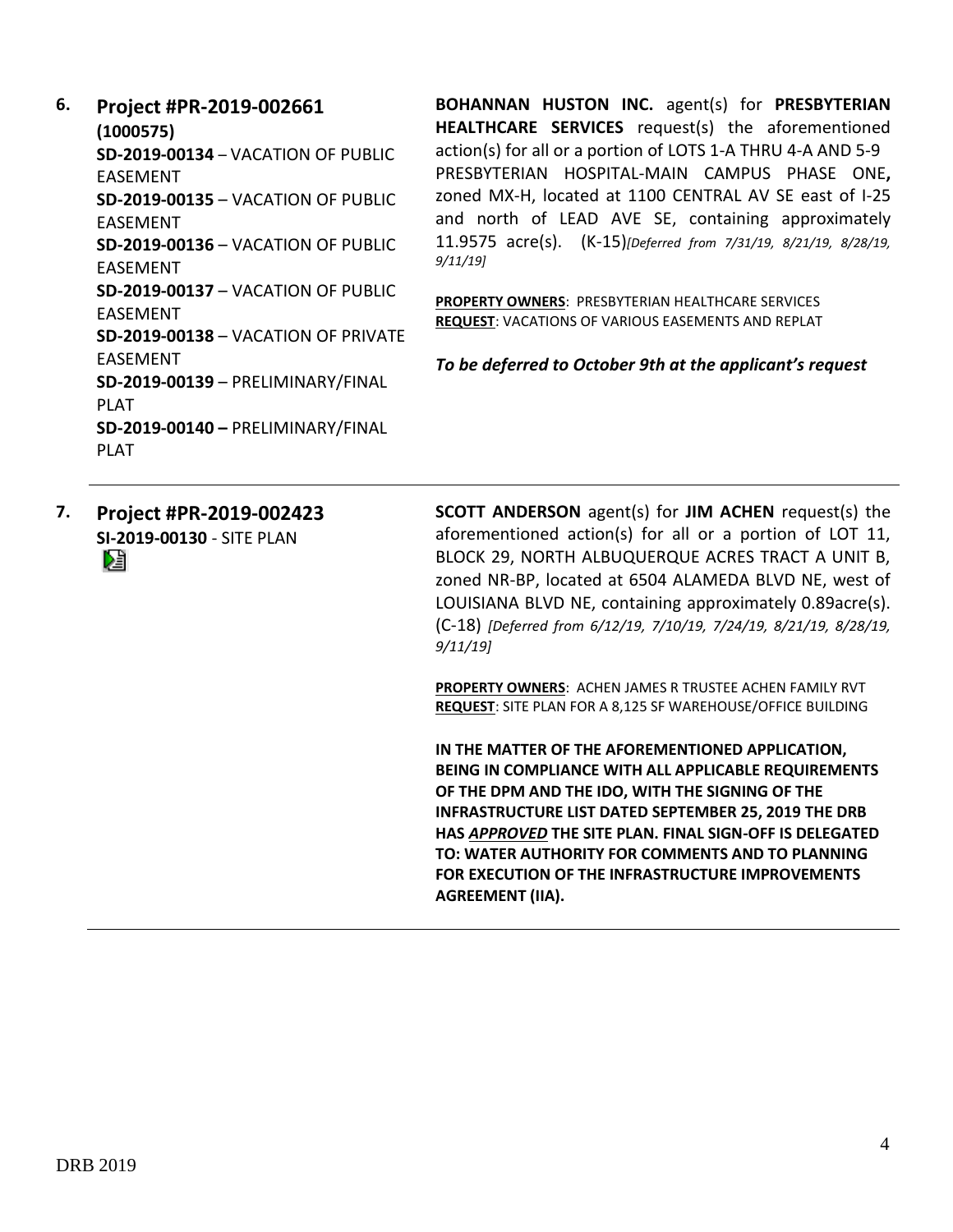**8. Project #PR-2018-001914 SI-2019-000287-** SITE PLAN AMENDMENT

**TIERRA WEST** LLC agent(s) for **MERIDAN II REDEVELOPMENT** LLC request(s) the aforementioned action(s) for all or a portion of TRACT C BULK LAND PLAT of TRACTS A THRU D MERIDIAN BUSINESS PARK II (A REPLAT OF LOT 3 & TRACTS S-1A, S-2A-2 ATRISCO BUSINESS PARK UNIT 2)**,** zoned NR-BP, located on GALLATIN PLACE NW between LOS VOLCANES RD NW and FORTUNA RD NW, containing approximately 22.4273 acre(s). (J-10) *[Deferred from 9/18/19]*

**PROPERTY OWNERS**: MERIDAN II REDEVELOPMENT LLC C/O ANGELA BRUNACINI **REQUEST**: MAJOR AMENDMENT TO ADD A 97,000 SF WAREHOUSE/OFFICE BUILDING

**DEFERRED TO OCTOBER 2ND, 2019.**

#### *MINOR CASES*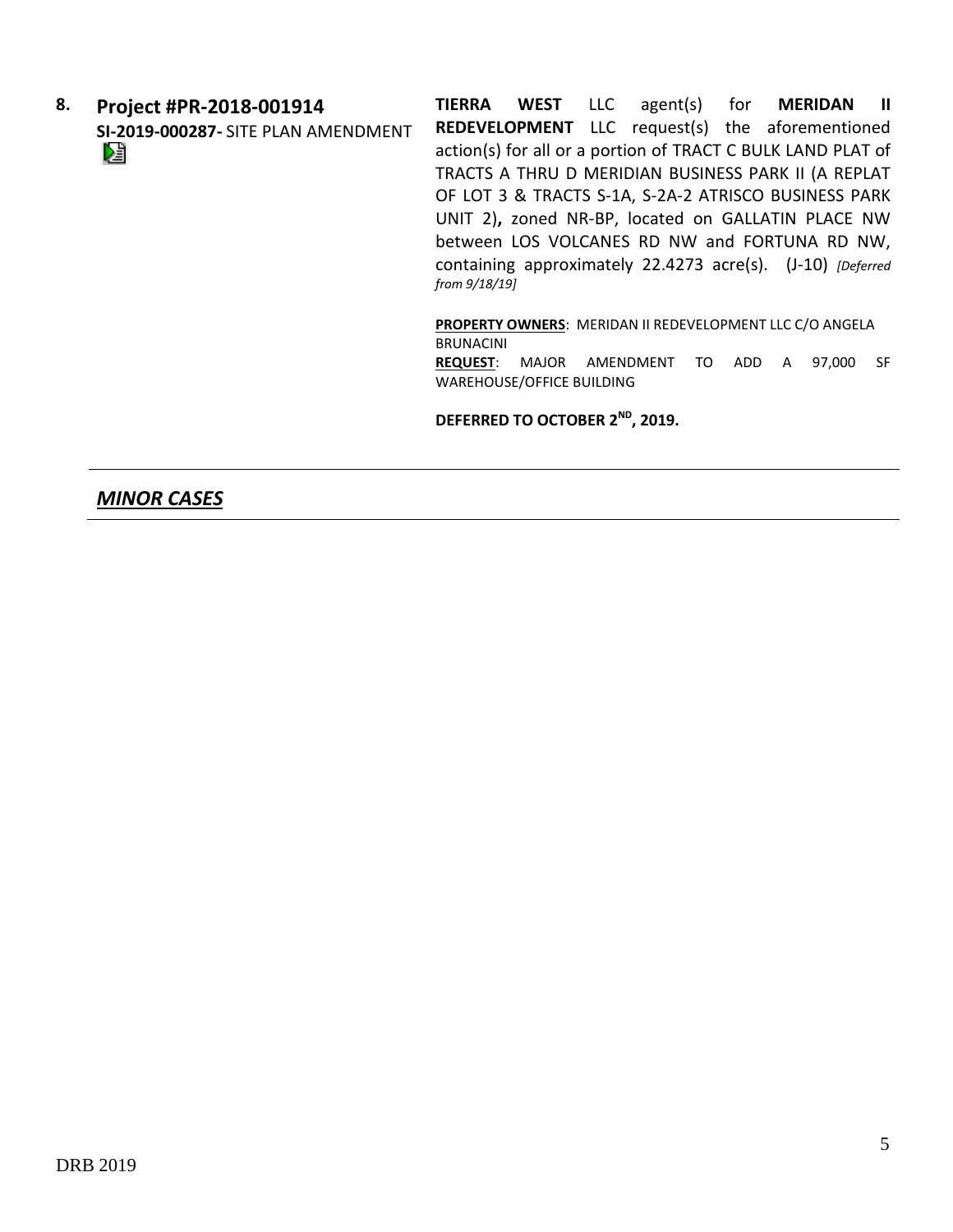**9. Project #PR-2018-001670 VA-2019-00267** – WAIVER (changed to temporary deferral of sidewalk) **VA-2019-00268** - WAIVER **SI-2019-00181 -** SITE PLAN

Dà

**CONSENSUS PLANNING INC.** agent(s) for **AMERCO REAL ESTATE COMPANY** request(s) the aforementioned action(s) for all or a portion of TRACT C OF ALEXANDER CENTER**,**  zoned MX-M, located at  $4^{TH}$  STREET NW and CUTLER AVE NW, containing approximately 2.5277 acre(s). (H-14)*{site plan deferred from 7/17/19, 8/21/19, 9/11/19, 9/18/19}*

**PROPERTY OWNERS**: AMERCO REAL ESTATE COMPANY **REQUEST**: SELF STORAGE FACILITY

**IN THE MATTER OF THE AFOREMENTIONED APPLICATION (VA-2019-00267), BEING IN COMPLIANCE WITH ALL APPLICABLE REQUIREMENTS OF THE DPM AND THE IDO, THE DRB HAS**  *APPROVED* **THE TEMPORARY DEFERRAL OF CONSTRUCTION OF SIDEWALKS ON THE INTERIOR STREETS AS SHOWN ON EXHIBIT IN THE PLANNING FILE.** 

**IN THE MATTER OF THE AFOREMENTIONED APPLICATION, BEING IN COMPLIANCE WITH ALL APPLICABLE REQUIREMENTS OF THE DPM AND THE IDO, THE DRB HAS** *APPROVED* **THE WAIVER.** 

**IN THE MATTER OF THE AFOREMENTIONED APPLICATION, BEING IN COMPLIANCE WITH ALL APPLICABLE REQUIREMENTS OF THE DPM AND THE IDO, THE DRB HAS** *APPROVED* **THE SITE PLAN FOR. FINAL SIGN-OFF IS DELEGATED TO: PLANNING FOR THE INFRASTRUCTURE IMPROVEMENTS AGREEMENT AND FOR THE ALTERNATIVE LANDSCAPE PLAN.**

| 10. Project #PR-2018-001670               |  |  |
|-------------------------------------------|--|--|
| SD-2019-00174 - VACATION OF PUBLIC        |  |  |
| <b>FASFMFNT</b>                           |  |  |
| SD-2019-00175 - VACATION OF PUBLIC        |  |  |
| <b>FASFMFNT</b>                           |  |  |
| <b>SD-2019-00176 - VACATION OF PUBLIC</b> |  |  |
| <b>FASFMFNT</b>                           |  |  |

**CSI – CARTESIAN SURVEYS INC.** agent(s) for **U-HAUL INTERNATIONAL/AMERCO REAL ESTATE** request(s) the aforementioned action(s) for all or a portion of TRACT C OF ALEXANDER CENTER**,** zoned MX-M, located at 4 TH STREET NW and CUTLER AVE NW, containing approximately 2.5277 acre(s). (H-14)

**PROPERTY OWNERS**: AMERCO REAL ESTATE COMPANY **REQUEST**: VACATE PUBLIC UTILITY EASEMENT

**IN THE MATTER OF THE AFOREMENTIONED APPLICATION, BEING IN COMPLIANCE WITH ALL APPLICABLE REQUIREMENTS OF THE DPM AND THE IDO, THE DRB HAS** *APPROVED* **THE VACATIONS AS SHOWN ON EXHIBIT B IN THE PLANNING FILE PER SECTION 14-16-6(K) OF THE IDO.**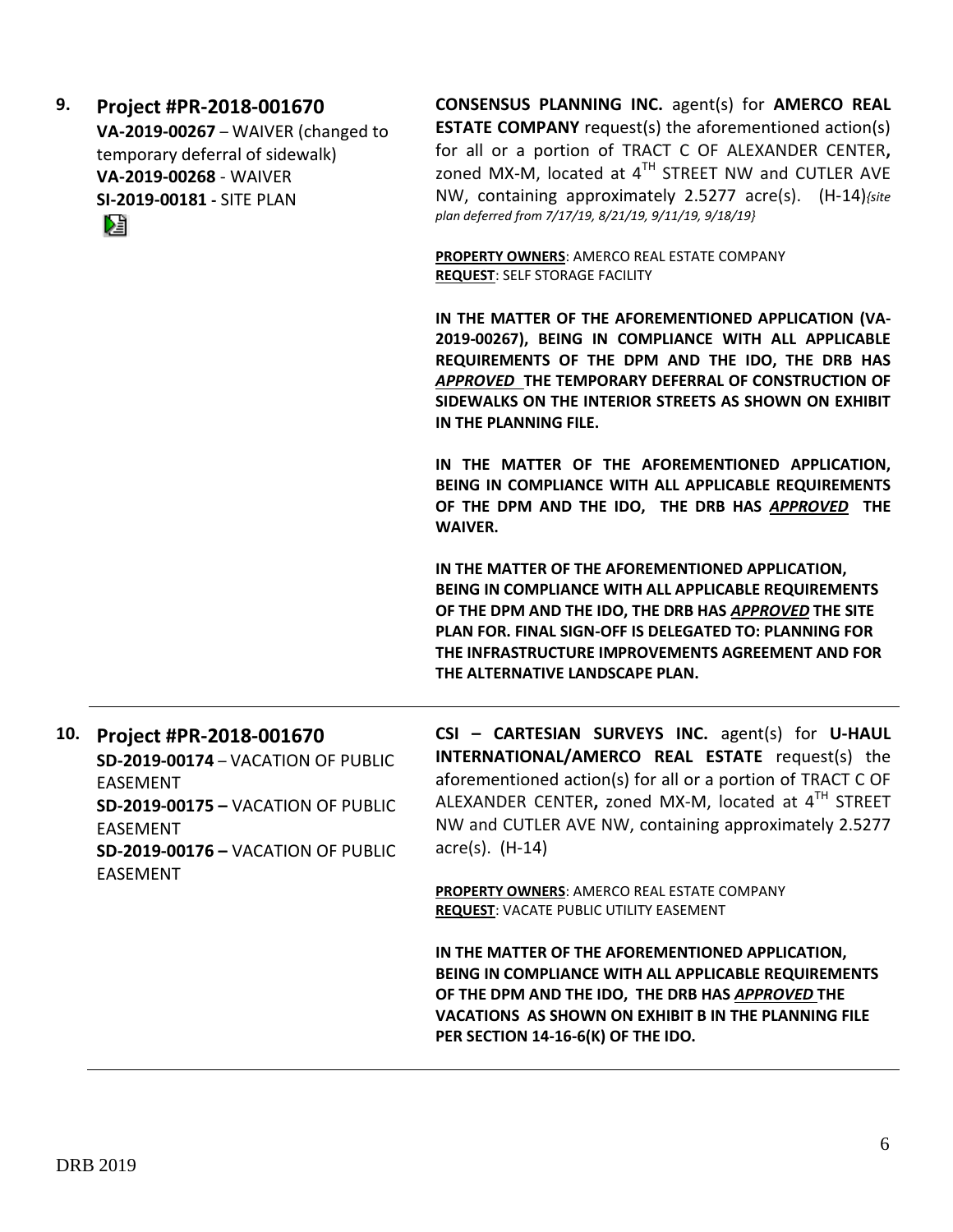| 11. | Project #PR-2019-002423<br>SD-2019-00173 - PRELIMINARY/FINAL<br><b>PLAT</b>                                          | CSI - CARTESIAN SURVEYS INC. agent(s) for JIM ACHEN<br>request(s) the aforementioned action(s) for all or a portion<br>of LOT 11, BLOCK 29, NORTH ALBUQUERQUE ACRES TRACT<br>A UNIT B, zoned NR-BP, located at 6504 ALAMEDA BLVD<br>NE, west of LOUISIANA BLVD NE, containing approximately<br>0.89acre(s). (C-18) |
|-----|----------------------------------------------------------------------------------------------------------------------|--------------------------------------------------------------------------------------------------------------------------------------------------------------------------------------------------------------------------------------------------------------------------------------------------------------------|
|     |                                                                                                                      | PROPERTY OWNERS: ACHEN JAMES R TRUSTEE ACHEN FAMILY RVT<br><b>REQUEST: RIGHT-OF-WAY DEDICATION</b>                                                                                                                                                                                                                 |
|     |                                                                                                                      | IN THE MATTER OF THE AFOREMENTIONED APPLICATION,<br>BEING IN COMPLIANCE WITH ALL APPLICABLE REQUIREMENTS<br>OF THE DPM AND THE IDO, THE DRB HAS APPROVED THE<br>PRELIMINARY/FINAL PLAT. FINAL SIGN OFF IS DELEGATED TO:<br>PLANNING FOR UTILITY COMPANY SIGNATURES AND AGIS DXF.                                   |
| 12. | Project #PR-2019-002261<br>$(2018 - 001411)$<br>SD-2019-00177 - AMENDMENT TO<br><b>INFRASTRUCTURE LIST (IL)</b><br>N | TIERRA WEST, LLC agent(s) for MAVERICK INC. request(s)<br>the aforementioned action(s) for all or a portion of LOT A $+$<br>B REDIVISION OF BLOCK 8 LA CUESTA SUBD (EXC POR OUT<br>TO R/W), zoned MX-M, located at SEC of JUAN TABO BLVD<br>NE and COPPER AVE NE, containing approximately 1.41<br>acre(s). (K-22) |
|     |                                                                                                                      | <b>PROPERTY OWNERS: MAVERIK INC</b><br><b>REQUEST: AMENDMENT TO INFRASTRUCTURE LIST</b>                                                                                                                                                                                                                            |
|     |                                                                                                                      | IN THE MATTER OF THE AFOREMENTIONED APPLICATION,<br>BEING IN COMPLIANCE WITH ALL APPLICABLE REQUIREMENTS<br>OF THE DPM AND THE IDO, THE DRB HAS APPROVED THE<br>AMENDED INFRASTRUCTURE LIST.                                                                                                                       |
| 13. | Project #PR-2019-002811<br>SD-2019-00158 - PRELIMINARY/FINAL<br><b>PLAT</b><br>VA-2019-00288 - WAIVER                | <b>RICHARD CHAVEZ</b> request(s) the aforementioned action(s)<br>for all or a portion of LOTS 7-10 BLOCK 44 PEREA ADDITION,<br>zoned R-1A, located at NEC of 15 <sup>th</sup> ST NW and GRANITE AVE<br>NW, containing approximately 0.32 acre(s). (J-13) [Deferred<br>from 9/11/19]                                |
|     |                                                                                                                      | <b>PROPERTY OWNERS: CHAVEZ RICHARD GERARD</b><br><b>REQUEST: REPLAT 4 LOTS INTO 2 AND S/W WAIVER</b>                                                                                                                                                                                                               |
|     |                                                                                                                      | DEFERRED TO OCTOBER 2 <sup>ND</sup> , 2019.                                                                                                                                                                                                                                                                        |